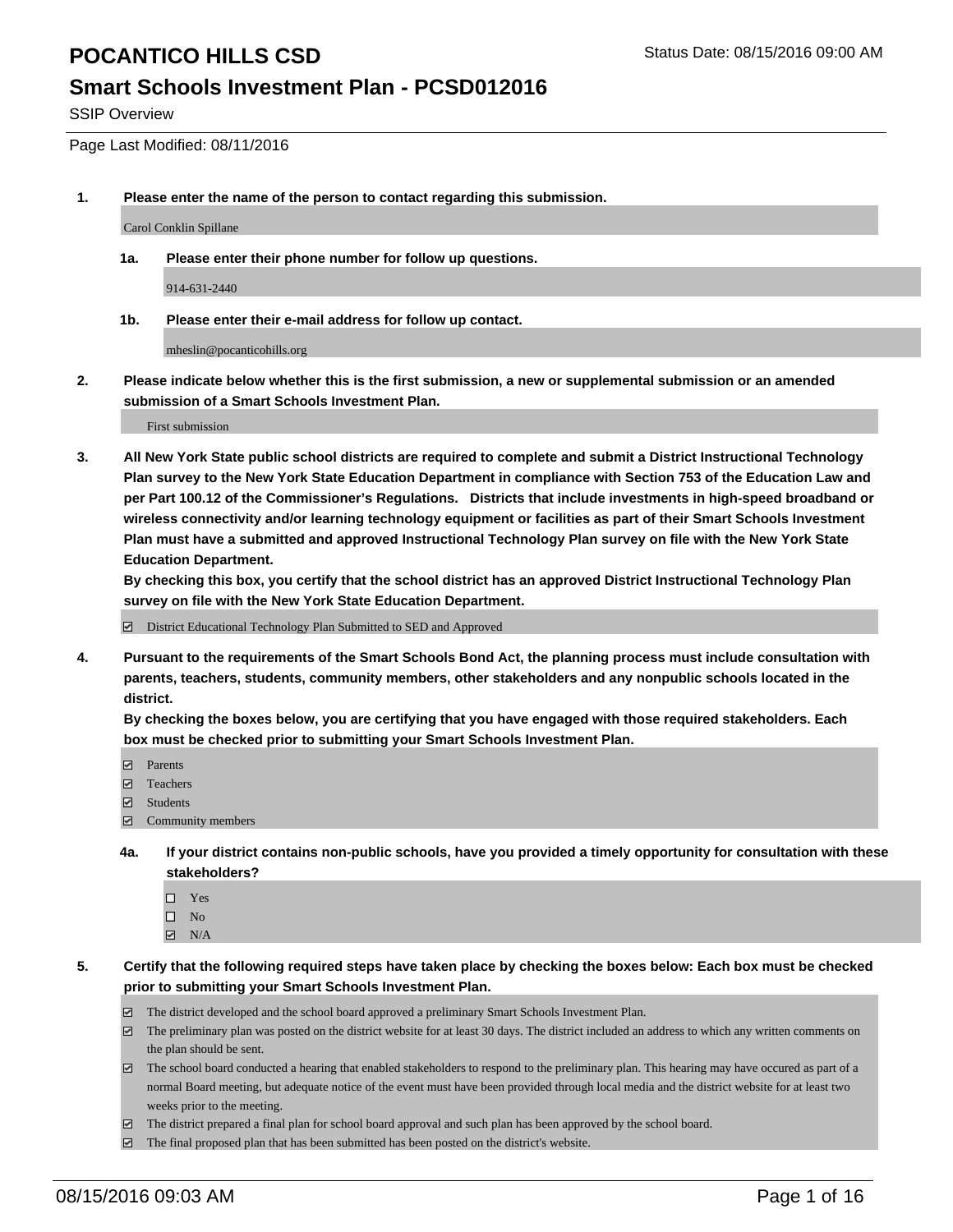### **Smart Schools Investment Plan - PCSD012016**

SSIP Overview

Page Last Modified: 08/11/2016

**5a. Please upload the proposed Smart Schools Investment Plan (SSIP) that was posted on the district's website. Note that this should be different than your recently submitted Educational Technology Survey. The Final SSIP, as approved by the School Board, should also be posted on the website and remain there during the course of the projects contained therein.**

Pocantico CSD SSB Investment Plan10.15.15.pdf

**6. Please enter an estimate of the total number of students and staff that will benefit from this Smart Schools Investment Plan based on the cumulative projects submitted to date.**

340

**7. An LEA/School District may partner with one or more other LEA/School Districts to form a consortium to pool Smart Schools Bond Act funds for a project that meets all other Smart School Bond Act requirements. Each school district participating in the consortium will need to file an approved Smart Schools Investment Plan for the project and submit a signed Memorandum of Understanding that sets forth the details of the consortium including the roles of each respective district.**

 $\Box$  The district plans to participate in a consortium to partner with other school district(s) to implement a Smart Schools project.

#### **8. Please enter the name and 6-digit SED Code for each LEA/School District participating in the Consortium.**

| <b>Partner LEA/District</b> | <b>ISED BEDS Code</b> |
|-----------------------------|-----------------------|
| (No Response)               | (No Response)         |

**9. Please upload a signed Memorandum of Understanding with all of the participating Consortium partners.**

(No Response)

**10. Your district's Smart Schools Bond Act Allocation is:**

\$101,145

**11. Enter the budget sub-allocations by category that you are submitting for approval at this time. If you are not budgeting SSBA funds for a category, please enter 0 (zero.) If the value entered is \$0, you will not be required to complete that survey question.**

|                                       | Sub-        |
|---------------------------------------|-------------|
|                                       | Allocations |
| <b>School Connectivity</b>            | $\bf{0}$    |
| Connectivity Projects for Communities | $\Omega$    |
| Classroom Technology                  | 101,144     |
| Pre-Kindergarten Classrooms           | $\Omega$    |
| Replace Transportable Classrooms      | 0           |
| High-Tech Security Features           | 0           |
| Totals:                               | 101,144.00  |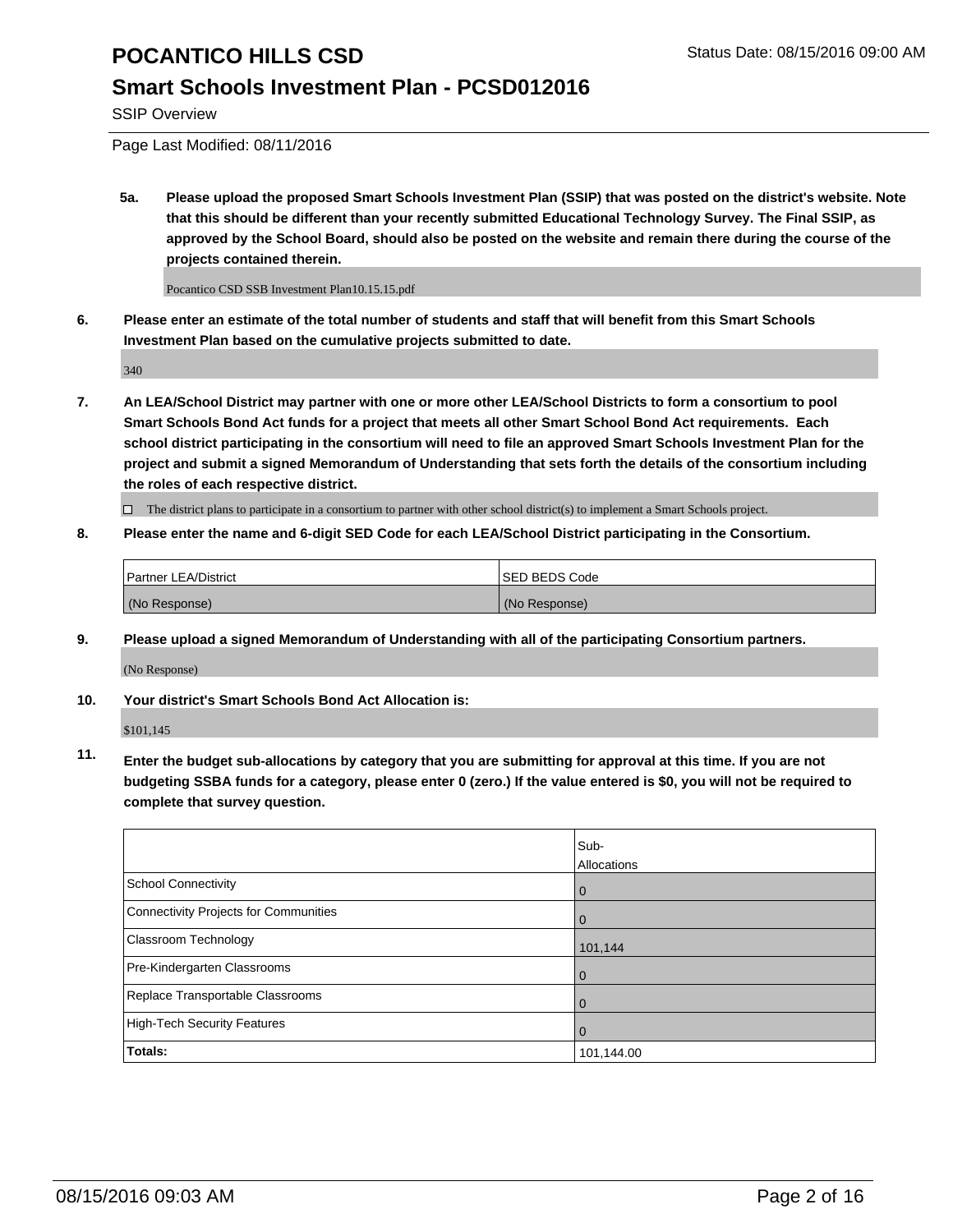#### **Smart Schools Investment Plan - PCSD012016**

School Connectivity

Page Last Modified: 07/28/2016

- **1. In order for students and faculty to receive the maximum benefit from the technology made available under the Smart Schools Bond Act, their school buildings must possess sufficient connectivity infrastructure to ensure that devices can be used during the school day. Smart Schools Investment Plans must demonstrate that:**
	- **sufficient infrastructure that meets the Federal Communications Commission's 100 Mbps per 1,000 students standard currently exists in the buildings where new devices will be deployed, or**
	- **is a planned use of a portion of Smart Schools Bond Act funds, or**
	- **is under development through another funding source.**

**Smart Schools Bond Act funds used for technology infrastructure or classroom technology investments must increase the number of school buildings that meet or exceed the minimum speed standard of 100 Mbps per 1,000 students and staff within 12 months. This standard may be met on either a contracted 24/7 firm service or a "burstable" capability. If the standard is met under the burstable criteria, it must be:**

**1. Specifically codified in a service contract with a provider, and**

**2. Guaranteed to be available to all students and devices as needed, particularly during periods of high demand, such as computer-based testing (CBT) periods.**

**Please describe how your district already meets or is planning to meet this standard within 12 months of plan submission.**

(No Response)

- **1a. If a district believes that it will be impossible to meet this standard within 12 months, it may apply for a waiver of this requirement, as described on the Smart Schools website. The waiver must be filed and approved by SED prior to submitting this survey.**
	- $\Box$  By checking this box, you are certifying that the school district has an approved waiver of this requirement on file with the New York State Education Department.
- **2. Connectivity Speed Calculator (Required)**

|                         | Number of<br><b>Students</b> | Multiply by<br>100 Kbps | Divide by 1000 Current Speed<br>to Convert to<br>Required<br>Speed in Mb | lin Mb           | Expected<br>Speed to be<br>Attained Within Required<br>12 Months | Expected Date<br>l When<br>Speed Will be<br>l Met |
|-------------------------|------------------------------|-------------------------|--------------------------------------------------------------------------|------------------|------------------------------------------------------------------|---------------------------------------------------|
| <b>Calculated Speed</b> | (No<br>Response)             | (No Response)           | (No<br>Response)                                                         | (No<br>Response) | (No<br>Response)                                                 | (No<br>Response)                                  |

#### **3. Describe how you intend to use Smart Schools Bond Act funds for high-speed broadband and/or wireless connectivity projects in school buildings.**

(No Response)

**4. Describe the linkage between the district's District Instructional Technology Plan and the proposed projects. (There should be a link between your response to this question and your response to Question 1 in Part E. Curriculum and Instruction "What are the district's plans to use digital connectivity and technology to improve teaching and learning?)**

(No Response)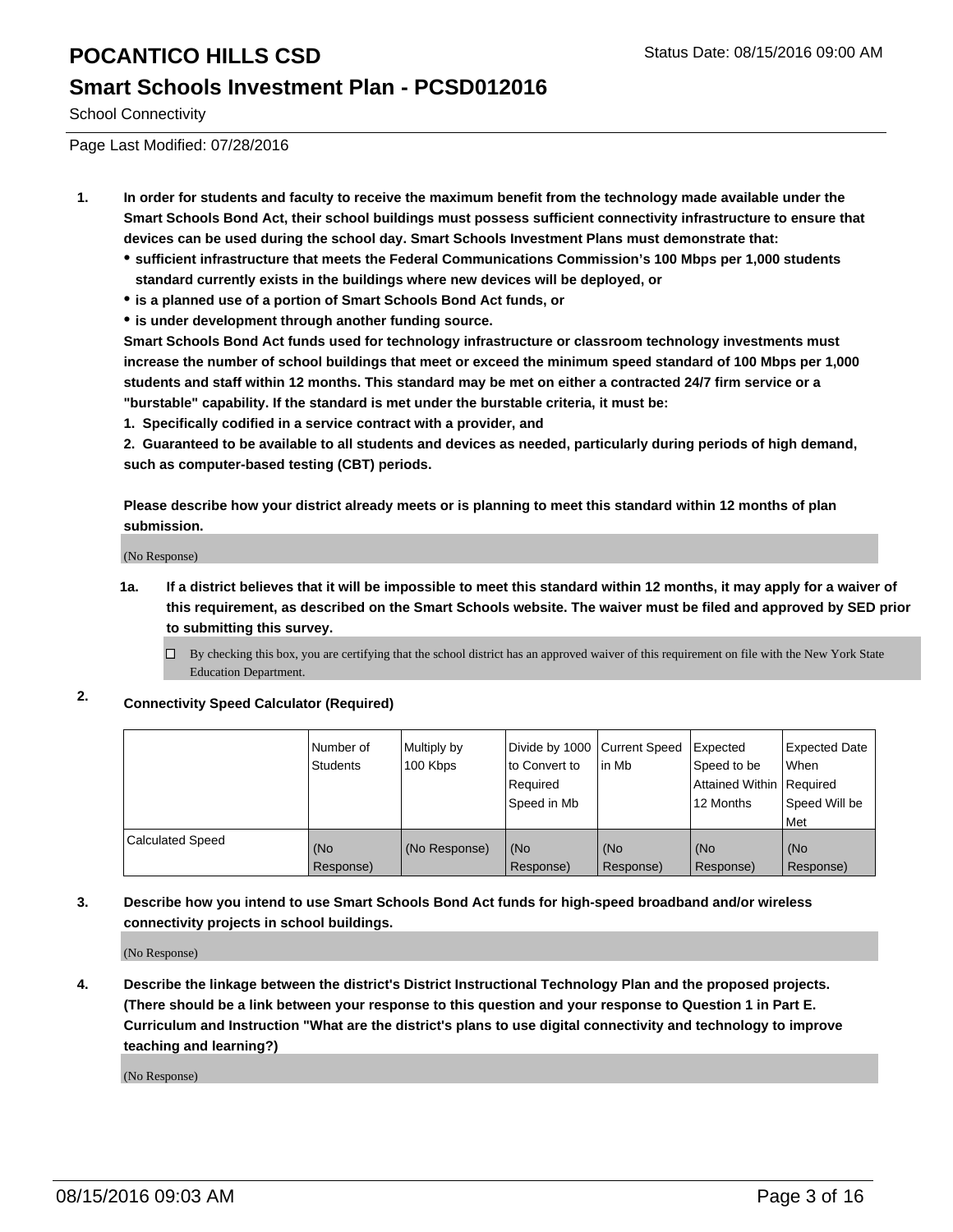#### **Smart Schools Investment Plan - PCSD012016**

School Connectivity

Page Last Modified: 07/28/2016

**5. If the district wishes to have students and staff access the Internet from wireless devices within the school building, or in close proximity to it, it must first ensure that it has a robust Wi-Fi network in place that has sufficient bandwidth to meet user demand.**

**Please describe how you have quantified this demand and how you plan to meet this demand.**

(No Response)

**6. As indicated on Page 5 of the guidance, the Office of Facilities Planning will have to conduct a preliminary review of all capital projects, including connectivity projects.**

| Project Number |  |
|----------------|--|
| (No Response)  |  |

**7. Certain high-tech security and connectivity infrastructure projects may be eligible for an expedited review process as determined by the Office of Facilities Planning.**

**Was your project deemed eligible for streamlined review?**

(No Response)

**8. Include the name and license number of the architect or engineer of record.**

| <b>Name</b>   | License Number |
|---------------|----------------|
| (No Response) | (No Response)  |

**9. If you are submitting an allocation for School Connectivity complete this table. Note that the calculated Total at the bottom of the table must equal the Total allocation for this category that you entered in the SSIP Overview overall budget.** 

|                                            | Sub-          |
|--------------------------------------------|---------------|
|                                            | Allocation    |
| Network/Access Costs                       | (No Response) |
| <b>Outside Plant Costs</b>                 | (No Response) |
| School Internal Connections and Components | (No Response) |
| Professional Services                      | (No Response) |
| Testing                                    | (No Response) |
| <b>Other Upfront Costs</b>                 | (No Response) |
| <b>Other Costs</b>                         | (No Response) |
| Totals:                                    |               |

| Select the allowable expenditure | Item to be purchased | Quantity      | Cost per Item | <b>Total Cost</b> |
|----------------------------------|----------------------|---------------|---------------|-------------------|
| type.                            |                      |               |               |                   |
| Repeat to add another item under |                      |               |               |                   |
| each type.                       |                      |               |               |                   |
| (No Response)                    | (No Response)        | (No Response) | (No Response) | (No Response)     |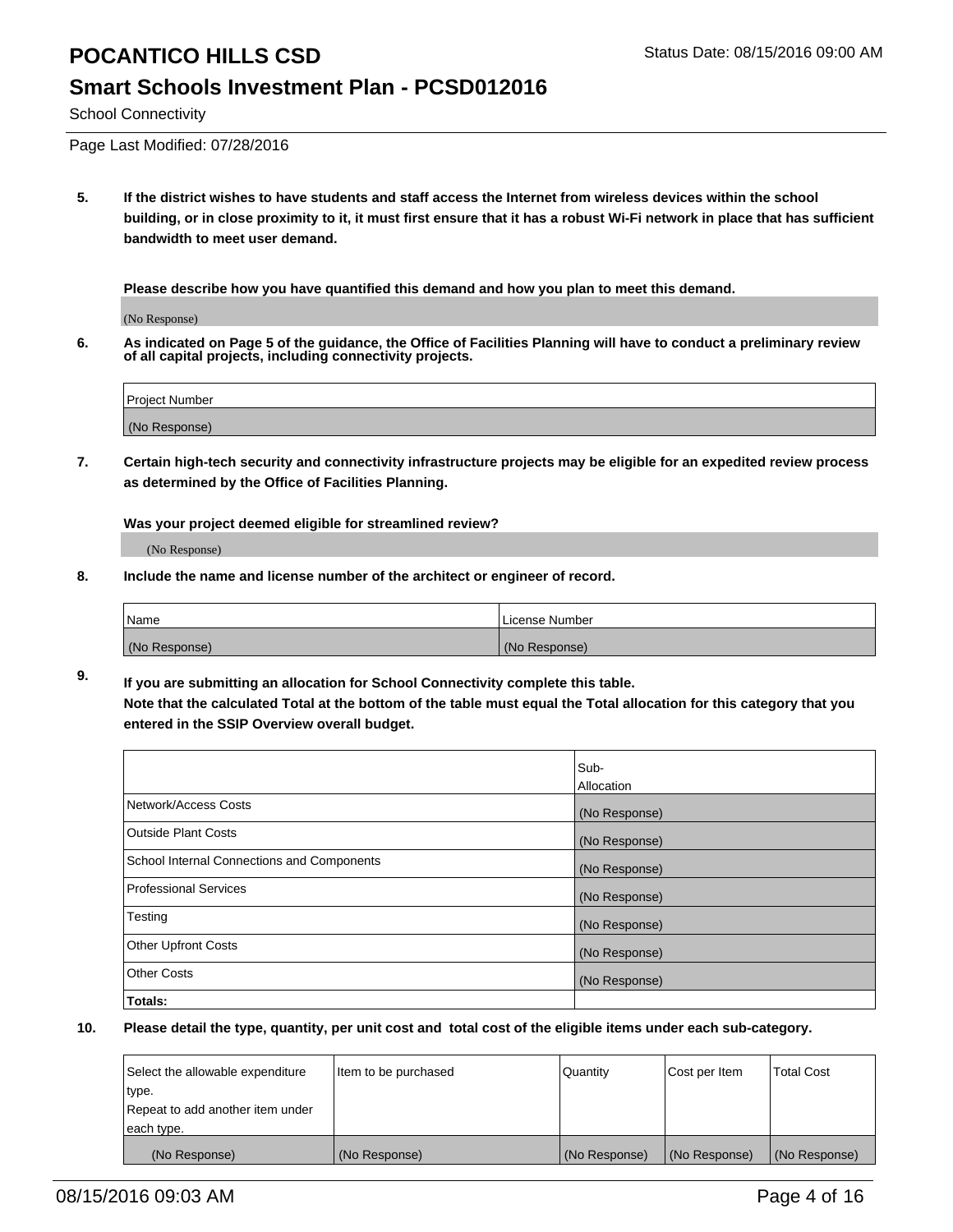### **Smart Schools Investment Plan - PCSD012016**

Community Connectivity (Broadband and Wireless)

Page Last Modified: 07/28/2016

**1. Describe how you intend to use Smart Schools Bond Act funds for high-speed broadband and/or wireless connectivity projects in the community.**

(No Response)

**2. Please describe how the proposed project(s) will promote student achievement and increase student and/or staff access to the Internet in a manner that enhances student learning and/or instruction outside of the school day and/or school building.**

(No Response)

**3. Community connectivity projects must comply with all the necessary local building codes and regulations (building and related permits are not required prior to plan submission).**

 $\Box$  I certify that we will comply with all the necessary local building codes and regulations.

**4. Please describe the physical location of the proposed investment.**

(No Response)

**5. Please provide the initial list of partners participating in the Community Connectivity Broadband Project, along with their Federal Tax Identification (Employer Identification) number.**

| Project Partners | <b>IFederal ID#</b> |
|------------------|---------------------|
| (No Response)    | (No Response)       |

**6. If you are submitting an allocation for Community Connectivity, complete this table. Note that the calculated Total at the bottom of the table must equal the Total allocation for this category that you**

**entered in the SSIP Overview overall budget.**

|                                    | Sub-Allocation |
|------------------------------------|----------------|
| Network/Access Costs               | (No Response)  |
| Outside Plant Costs                | (No Response)  |
| <b>Tower Costs</b>                 | (No Response)  |
| <b>Customer Premises Equipment</b> | (No Response)  |
| Professional Services              | (No Response)  |
| Testing                            | (No Response)  |
| <b>Other Upfront Costs</b>         | (No Response)  |
| Other Costs                        | (No Response)  |
| Totals:                            |                |

| Select the allowable expenditure | Item to be purchased | Quantity      | Cost per Item | <b>Total Cost</b> |
|----------------------------------|----------------------|---------------|---------------|-------------------|
| type.                            |                      |               |               |                   |
| Repeat to add another item under |                      |               |               |                   |
| each type.                       |                      |               |               |                   |
| (No Response)                    | (No Response)        | (No Response) | (No Response) | (No Response)     |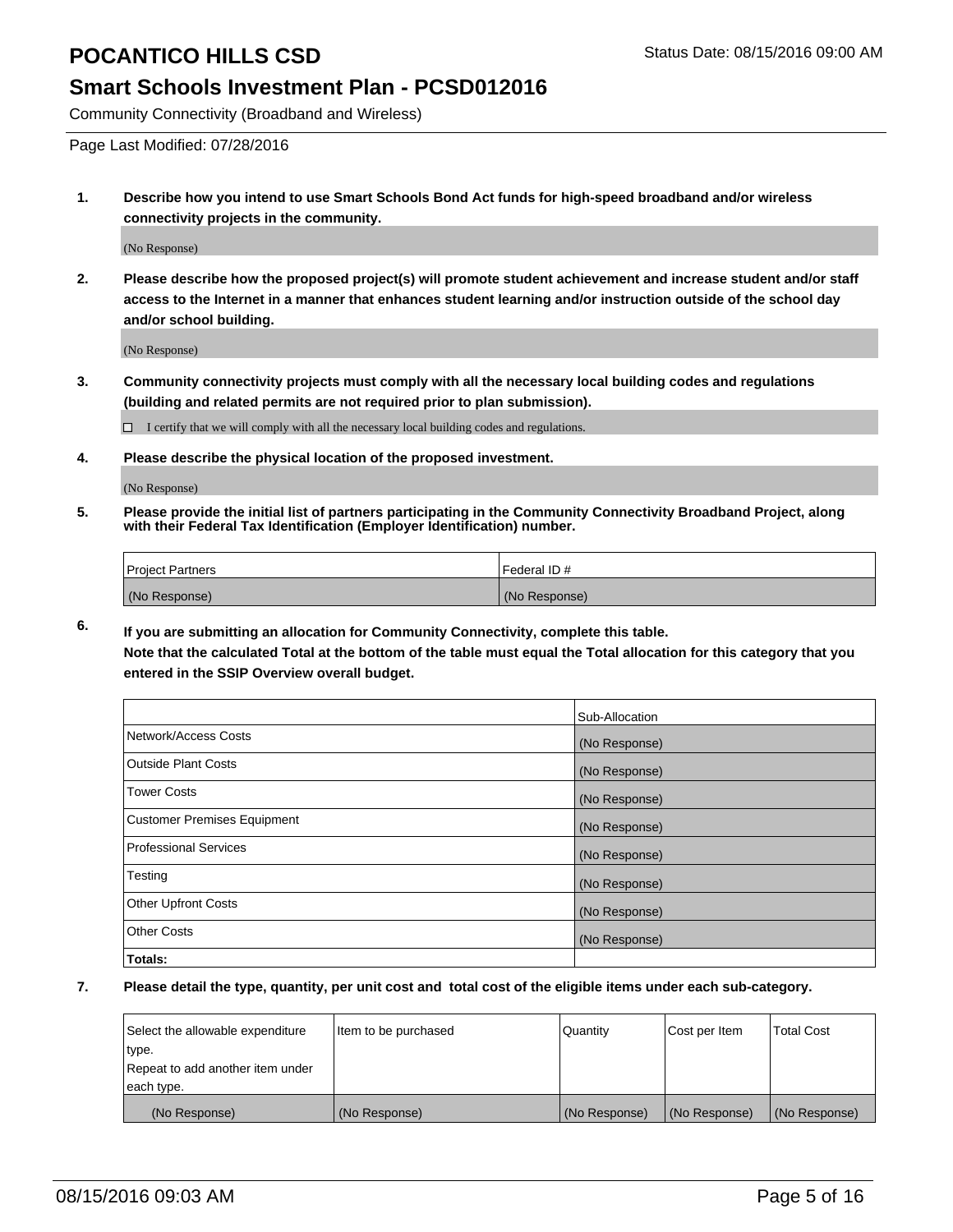### **Smart Schools Investment Plan - PCSD012016**

Classroom Learning Technology

Page Last Modified: 07/28/2016

**1. In order for students and faculty to receive the maximum benefit from the technology made available under the Smart Schools Bond Act, their school buildings must possess sufficient connectivity infrastructure to ensure that devices can be used during the school day. Smart Schools Investment Plans must demonstrate that sufficient infrastructure that meets the Federal Communications Commission's 100 Mbps per 1,000 students standard currently exists in the buildings where new devices will be deployed, or is a planned use of a portion of Smart Schools Bond Act funds, or is under development through another funding source.**

**Smart Schools Bond Act funds used for technology infrastructure or classroom technology investments must increase the number of school buildings that meet or exceed the minimum speed standard of 100 Mbps per 1,000 students and staff within 12 months. This standard may be met on either a contracted 24/7 firm service or a "burstable" capability. If the standard is met under the burstable criteria, it must be:**

**1. Specifically codified in a service contract with a provider, and**

**2. Guaranteed to be available to all students and devices as needed, particularly during periods of high demand, such as computer-based testing (CBT) periods.**

**Please describe how your district already meets or is planning to meet this standard within 12 months of plan submission.**

As per NYSED Smart Schools Bond Guidance, a precondition to utilize the incoming funding is that the district has adequate internet access of at least 100 Mbps per 1,000 students to supply for the increased number of devices in the classrooms. The Pocantico Hills Central School District meets and exceeds the minimum speed requirement as described in the SSB Guidance Document by NYSED.

Our current bandwidth is 60Mbps from our ISP The Lower Hudson Regional Information Center. The district is planning to upgrade to 100Mbps by July 1, 2016. Our current infrastructure for connectivity supports Access points with protocols 802.11g and greater. Our ISP LHRIC supports burstable connectivty at times of great demand such as Computer Based Testing and Instructional Technology/distance learning activities.

- **1a. If a district believes that it will be impossible to meet this standard within 12 months, it may apply for a waiver of this requirement, as described on the Smart Schools website. The waiver must be filed and approved by SED prior to submitting this survey.**
	- $\Box$  By checking this box, you are certifying that the school district has an approved waiver of this requirement on file with the New York State Education Department.

### **2. Connectivity Speed Calculator (Required)**

|                         | i Number of<br><b>Students</b> | Multiply by<br>100 Kbps | Divide by 1000 Current Speed<br>to Convert to<br>Required<br> Speed in Mb | lin Mb | Expected<br>Speed to be<br>Attained Within   Required<br>12 Months | Expected Date<br><b>When</b><br>Speed Will be<br><b>Met</b> |
|-------------------------|--------------------------------|-------------------------|---------------------------------------------------------------------------|--------|--------------------------------------------------------------------|-------------------------------------------------------------|
| <b>Calculated Speed</b> | 250                            | 25,000                  | 25                                                                        | 60     | 100                                                                | currently meet                                              |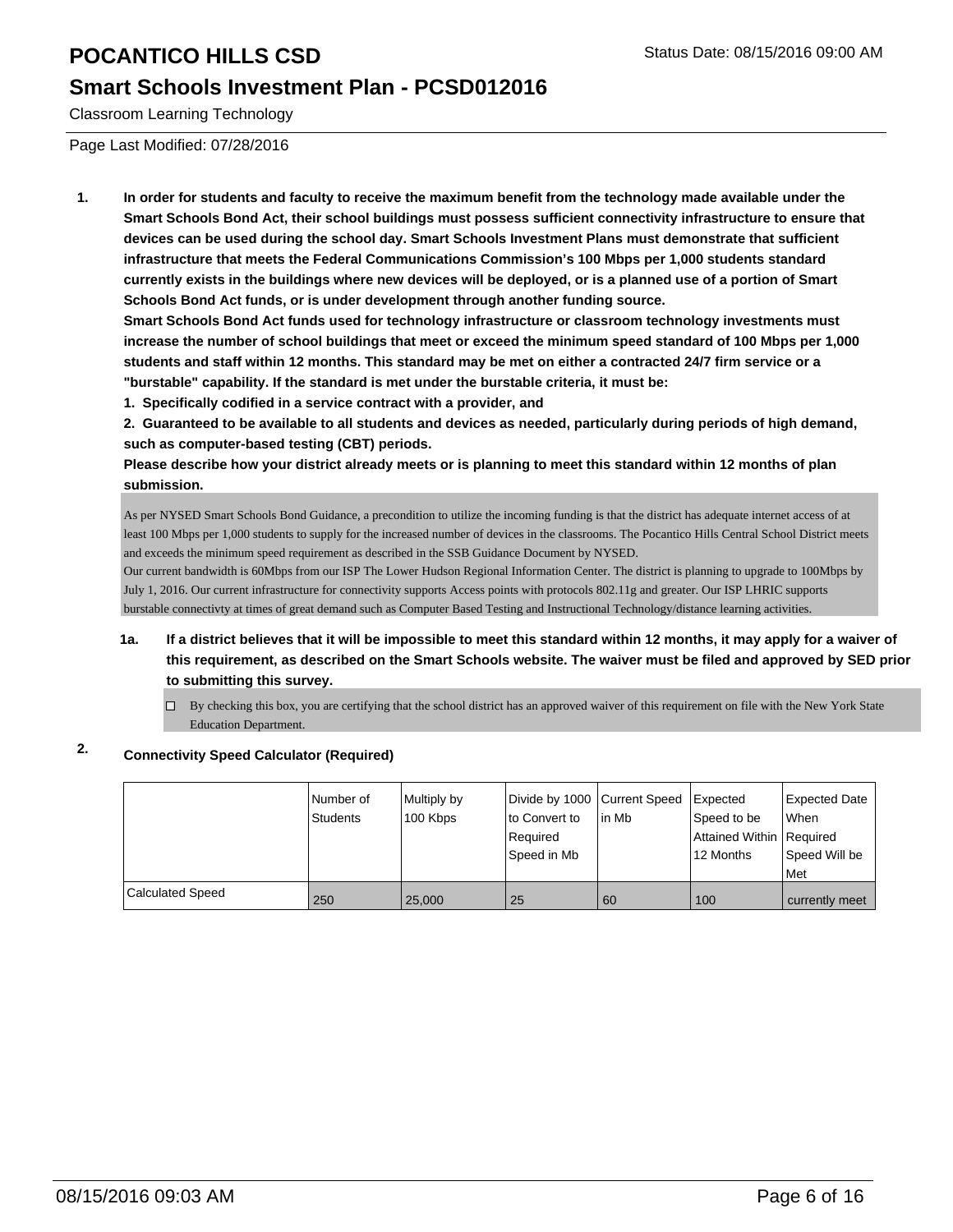### **Smart Schools Investment Plan - PCSD012016**

Classroom Learning Technology

Page Last Modified: 07/28/2016

**3. If the district wishes to have students and staff access the Internet from wireless devices within the school building, or in close proximity to it, it must first ensure that it has a robust Wi-Fi network in place that has sufficient bandwidth to meet user demand.**

**Please describe how you have quantified this demand and how you plan to meet this demand.**

Our current bandwidth is 60Mbps from our ISP The Lower Hudson Regional Information Center. The district is planning to upgrade to 100Mbps by July 1, 2016. Our current infrastructure for connectivity supports Access points with protocols 802.11g and greater. As per our NYSED Approved Instructional Technology Plan, the district has 100% wireless connectivity coverage for our instructional space districtwide.

Our ISP LHRIC supports burstable connectivity at times of great demand such as Computer Based Testing and Instructional Technology/distance learning activities. Students in a particular class can access independent content and contribute at their own pace to classroom discussions and activities. Teachers and students will be able to leverage online content that appeals to the individual abilities, need, and interests of each student as each student will have access to their own device during class sessions. Additionally, students will be able to share findings and thoughts in a collaborative environment in real-time.

This year the State Education Department has asked districts to volunteer to participate in field testing of the math and ELA state tests on-line beginning with the 2015-16 school year. Consequently, our district is working towards becoming compliant with mandated computer-based testing (CBT) in School by 2020. This expenditure plan will help us to meet this mandate.

**4. All New York State public school districts are required to complete and submit an Instructional Technology Plan survey to the New York State Education Department in compliance with Section 753 of the Education Law and per Part 100.12 of the Commissioner's Regulations.**

**Districts that include educational technology purchases as part of their Smart Schools Investment Plan must have a submitted and approved Instructional Technology Plan survey on file with the New York State Education Department.**

- By checking this box, you are certifying that the school district has an approved Instructional Technology Plan survey on file with the New York State Education Department.
- **5. Describe the devices you intend to purchase and their compatibility with existing or planned platforms or systems. Specifically address the adequacy of each facility's electrical, HVAC and other infrastructure necessary to install and support the operation of the planned technology.**

The District plans to purchase approximately 100 Dell OptiPlex 9020 workstations and five new SMART SPNL 6065 Interactive Whiteboards. These workstation units will have eight GB of RAM and solid state hard drives. These devices are top of the line and will serve the District for many years. The New Smart Interactive Whiteboard is a flat panel all in one unit with multi-touch interactivity, multiple students can work together or independently at the panel with fingers or a pen. The 6065 recognizes multiple pen users, so two users can write and draw in different colored digital ink, simultaneously.

In 2010, the school district renovated its electrical system and HVAC system. These renovations will support all current and new technologies.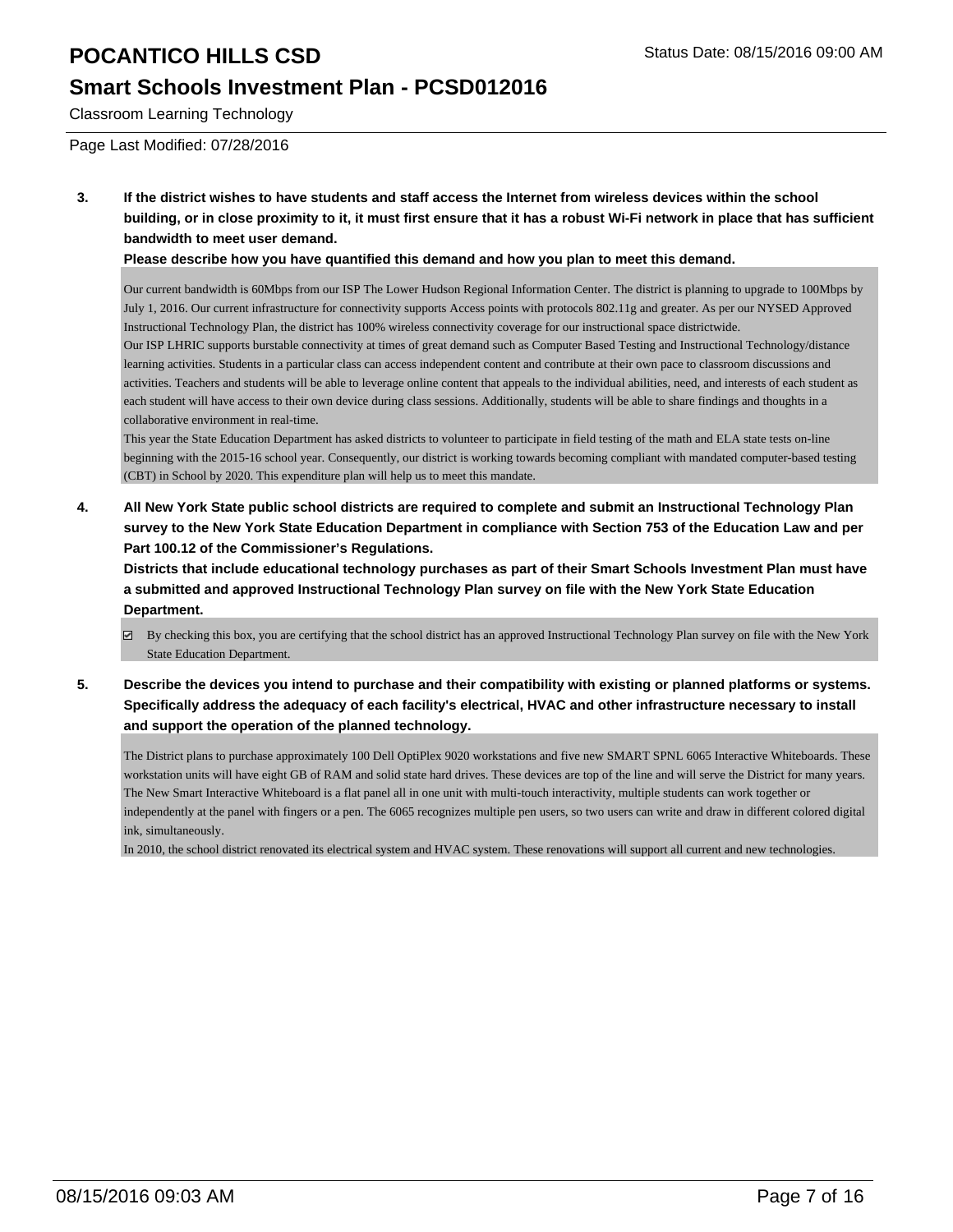### **Smart Schools Investment Plan - PCSD012016**

Classroom Learning Technology

Page Last Modified: 07/28/2016

- **6. Describe how the proposed technology purchases will:**
	- **> enhance differentiated instruction;**
	- **> expand student learning inside and outside the classroom;**
	- **> benefit students with disabilities and English language learners; and**
	- **> contribute to the reduction of other learning gaps that have been identified within the district.**

**The expectation is that districts will place a priority on addressing the needs of students who struggle to succeed in a rigorous curriculum. Responses in this section should specifically address this concern and align with the district's Instructional Technology Plan (in particular Question 2 of E. Curriculum and Instruction: "Does the district's instructional technology plan address the needs of students with disabilities to ensure equitable access to instruction, materials and assessments?" and Question 3 of the same section: "Does the district's instructional technology plan address the provision of assistive technology specifically for students with disabilities to ensure access to and participation in the general curriculum?"**

In order to meet Pocantico Hills Guiding Principle #2: "Technology should be a tool that supports the growth of reasoning and critical thinking skills," our NYSED Approved Technology Plan Survey included some major decisions regarding instructional technology.

The proposed technology investment will provide more opportunities for our students to attain sufficient technology skills and competencies to ensure they are college and career ready and this includes the ability to work in a collaborative, dynamic and secure on-line environment. After exploring different options, Microsoft Office 365 was selected as the platform to best deliver content and instructional technology in the classroom. This platform provides the ability to integrate technology and differentiate instructional intervention in real time in the classroom, empowering teachers to teach and students to learn.

#### **Enhancing Differentiated Instruction**

The District's Instructional Technology Plan as approved by NYSED outlines opportunities for more online collaboration, more professional development for teachers and the use of online spaces. In addition, professional development for teachers is provided so they can learn more about using media in teaching, with students directly benefiting via instruction. The Pocantico Hills CSD believes in a framework for differentiated instruction and effective teaching that involves providing for students with different venues to learn. The District focuses on 21st Century Skills acquisition, such as acquiring content, processing, constructing, or making sense of ideas; and developing and using teaching materials and assessment measures so that all students within a classroom can learn effectively, regardless of differences in ability. By considering varied learning needs, our teachers can develop personalized instruction so that all children can learn effectively.

Using Laptops and Desktop Computers will allow for this goals to be materialized via access to rich connect anytime and anywhere via our Office 365 Platform for delivering instruction.

To build capacity for this change, we have upgraded our infrastructure. During the summer of 2015, we completed an upgrade to our server to a virtual server environment which will benefit the district in cost, scalability, and reliability; increased ubiquitous access to the internet and robust bandwidth coming into the building from 30 MB to 50 MB; changed our TLC circuit coming into the building to a one GB fiber-optic line. We have reorganized student work spaces on the server under a uniform name directory convention, added cabling, installed eleven new switches for our network, rewired the computer lab, and added seven additional wireless access points. We have also purchased fourteen new security cameras, and one hundred and eighty-five Latitude 11 "learning devices," with individual carrying cases for all teachers, teacher assistants, and students in grades five through eight. All of these initial investment in preparation for upgrades to our classroom technology that will provide for additional ability to address the learning needs of all students.

#### **Instructional Technology Investments and Students with Disabilities and English Learners**

We pay special attention to providing equal opportunities for all our students to use technology. With the introduction of the interactive white boards, we can ensure differentiated and adaptive instruction for all student groups. English Learners and students with IEP will have increased opportunities to access the internet and rich content on the cloud to support their learning needs. Professional Development for our teachers will ensure the investment will support these instructional technology opportunities.

In compliance with Federal and State Regulations, The Pocantico Hills CSD provides instructional technology devices such as laptops, desktop computers and support to all students with IEPs as well as accommodations to ensure all students participate in the learning process.

We are committed to address the needs of students with disabilities and ensure equitable access to all instructional and assessment materials. For example, if a student has technology support needs or an assistive technology device listed in their IEP or 504 plan, the district makes accommodations as a priority for instructional and compliance purposes.

We provide similar attention to English Learners as part of our efforts to provide tools and access to digital learning to **all students** of the Pocantico Hills CSD.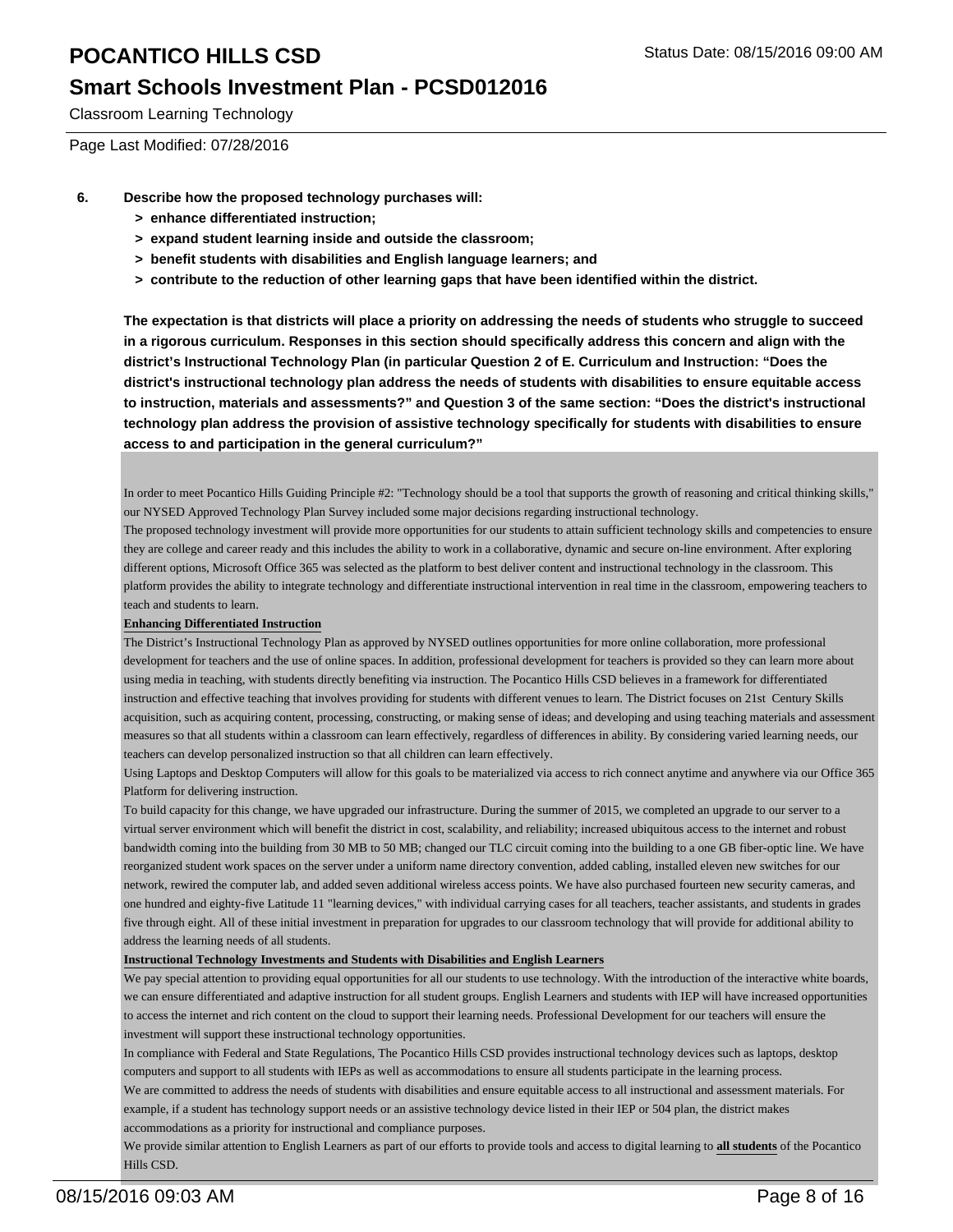### **Smart Schools Investment Plan - PCSD012016**

Classroom Learning Technology

Page Last Modified: 07/28/2016

#### **Expanding Student Learning inside and Outside the Classroom**

Research based studies confirm that a consistent strategy to expand learning time programs can effectively improve a wide range of educational outcomes. Introduction of these type of programs may also provide particular benefit to disadvantaged students. Our efforts to lengthen the school day or year are channeled via access anywhere and anytime to digital educational content help raise academic achievement, via internet enabled laptops and mobile devices while providing out-of-school-time opportunities to boost achievement via homework completion, project-based learning, etc. but in all cases, the program quality and implementation are critically important.

We are providing with the technology resources, curriculum and professional development to support these efforts. The district will also provide more laptop devices as we move toward a 1-1 environment in the future. We also will ensure quality high speed internet access and rich content available in and out of school via partnerships with local libraries and community organizations.

#### **Reduction/Elimination of Learning Gaps**

The Pocantico Hills CSD is committed to reduce and or eliminate any learning gaps for our students. We believe that a presence of an achievement gap also creates an opportunity gap by allowing us to address, in advance, learning needs and academic progress for the student from a holistic approach. This will provide students with the technology tools and access to digital learning materials.

Our student promotion policies, grade by grade, support this goal. Our School Report Card demonstrates these efforts over time, with the work of our educators and students meeting the NYSED learning standards and achieving academic excellence as additional evidence.

http://data.nysed.gov/reportcard.php?instid=800000035385&year=2015&createreport=1&38ELA=1&38MATH=1&48SCI=1&naep=1®ents=1&nysa a=1&nyseslat=1

#### **7. Where appropriate, describe how the proposed technology purchases will enhance ongoing communication with parents and other stakeholders and help the district facilitate technology-based regional partnerships, including distance learning and other efforts.**

With the introduction of smarter interactive whiteboards our classroom become the gate to a world of content and partnerships for learning. We encourage our teachers to increase their expertise using distance learning tools and developing online and blended learning content.

These materials will be available and accessible by the students and their parents online as a way of communicating the progress and improved quality of materials available to our entire school community.

Parents will be encourage to participate in the instructional process allowing them to see and participate in learning engagements and potential partnerships with teachers and their children in the learning process.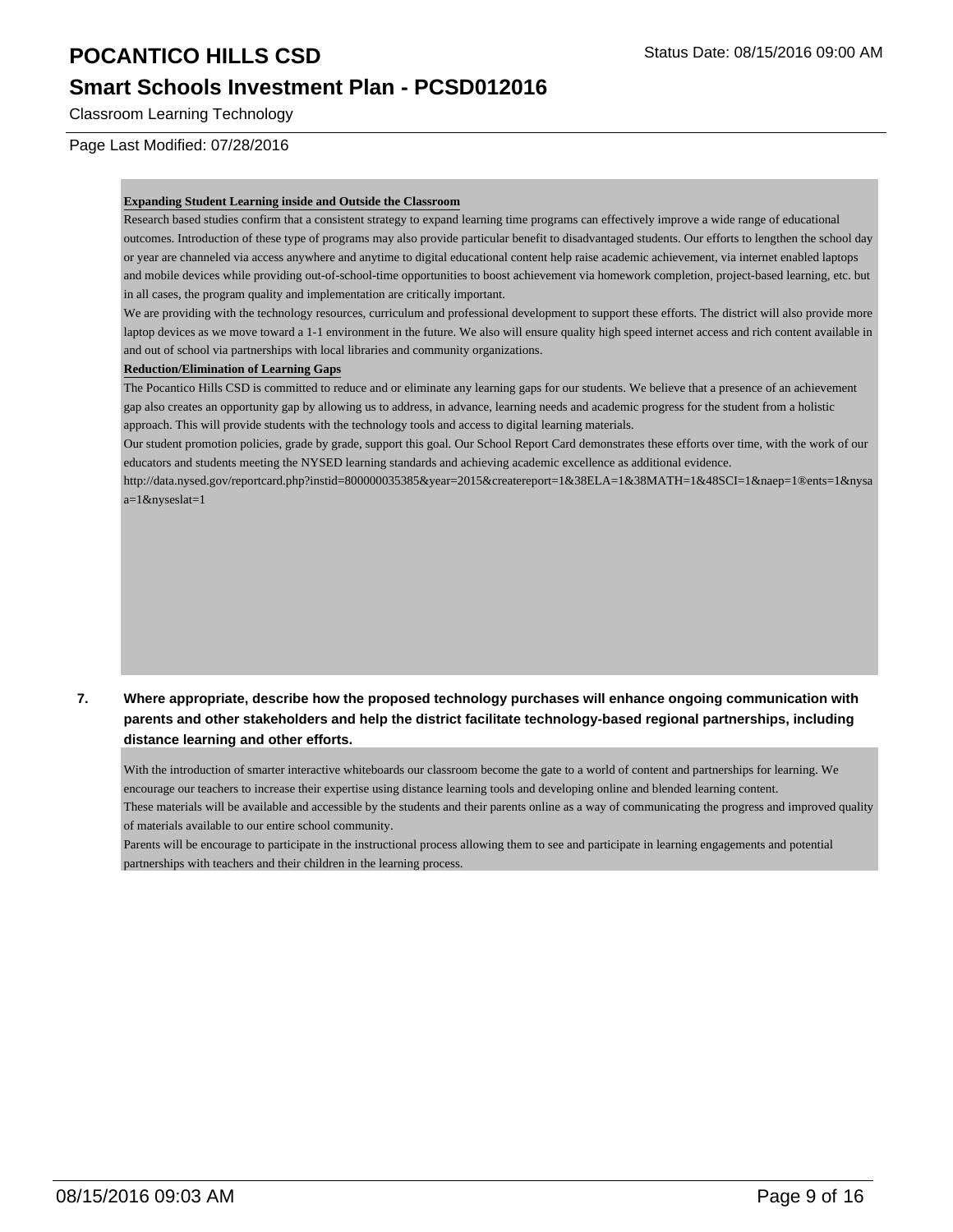### **Smart Schools Investment Plan - PCSD012016**

Classroom Learning Technology

Page Last Modified: 07/28/2016

**8. Describe the district's plan to provide professional development to ensure that administrators, teachers and staff can employ the technology purchased to enhance instruction successfully.**

**Note: This response should be aligned and expanded upon in accordance with your district's response to Question 1 of F. Professional Development of your Instructional Technology Plan: "Please provide a summary of professional development offered to teachers and staff, for the time period covered by this plan, to support technology to enhance teaching and learning. Please include topics, audience and method of delivery within your summary."**

The Pocantico Central School District will provide in partnership with the Lower Hudson Regional Information Center - Model Schools Program a dedicated professional development opportunity to all teachers in addition to district led coaching and workshops at building level. YEAR TOPIC AUDIENCE METHOD OF DELIVERY 2015-2016 SMART NOTEBOOK FOR **TEACHERS** TEACHERS WORKSHOP MS Office Outlook Office Staff Workshop MS Office 365 General All staff Workshop One Drive/Cloud Storage Teachers Workshop/Online Resources – multiple sessions Using Mobile Devices for teaching and learning Teachers Workshop MS OneNote Teachers Workshop/Online Resources-Multiple Sessions MS OneNote Administrators Workshop/Online Resources 2016-2017 Scanning and importing documents and other materials for use in MS Office applications Teachers Workshop MS OneNote for personalized learning Teachers Workshop/Online Resources-Multiple Sessions Working in an online collaborative environment Teachers Workshop/Online Resources - Multiple Sessions Cyber Safety/Digital Citizenship Teachers and Students Workshop/Online Resources-Multiple Sessions 2017-2018 Similar Professional Development offerings are expected based on resources available at the time Teachers and Students Workshop/Online Resources-Multiple Sessions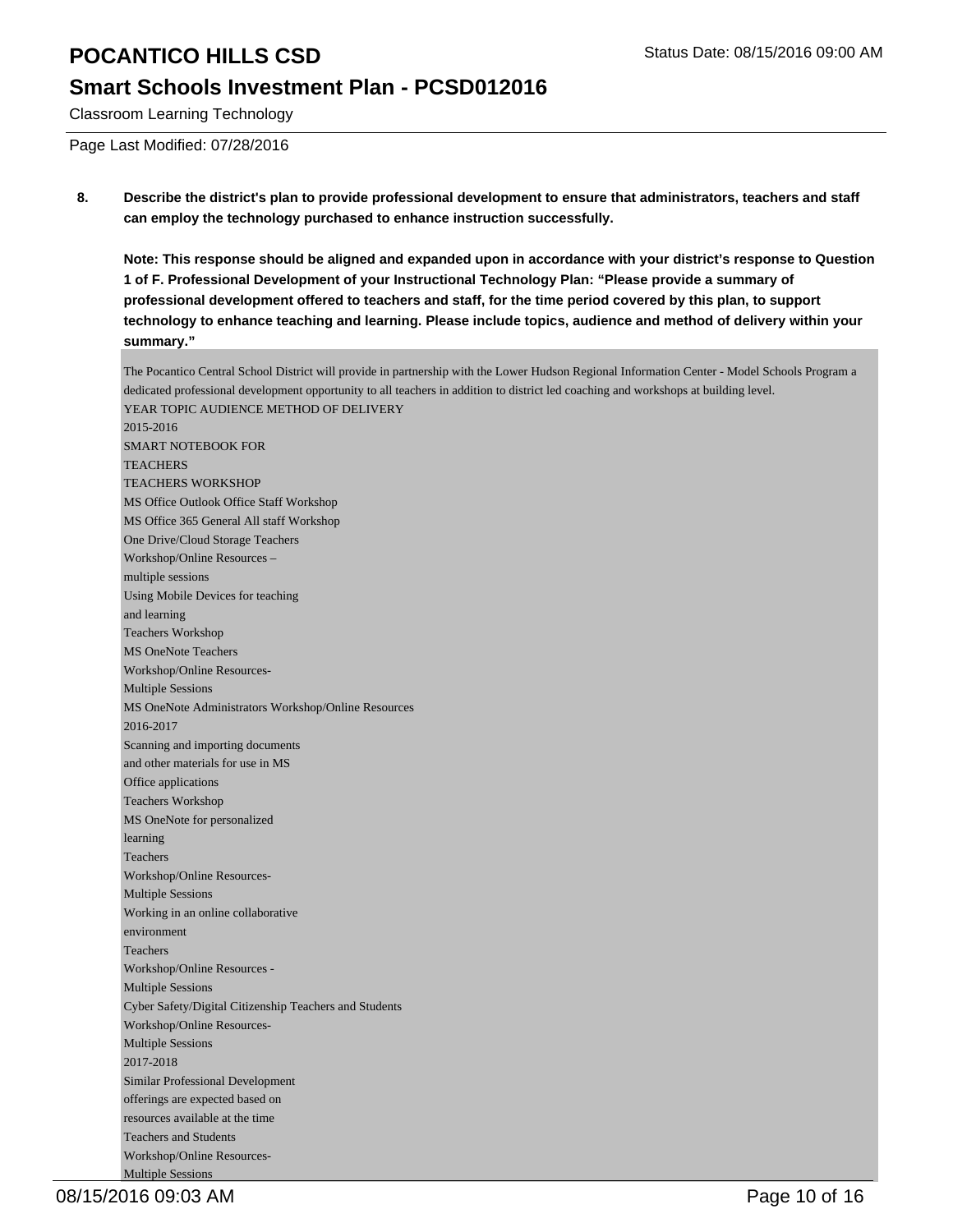#### **Smart Schools Investment Plan - PCSD012016**

Classroom Learning Technology

Page Last Modified: 07/28/2016

**9. Districts must contact the SUNY/CUNY teacher preparation program that supplies the largest number of the district's new teachers to request advice on innovative uses and best practices at the intersection of pedagogy and educational technology.**

 $\boxtimes$  By checking this box, you certify that you have contacted the SUNY/CUNY teacher preparation program that supplies the largest number of your new teachers to request advice on these issues.

**9a. Please enter the name of the SUNY or CUNY Institution that you contacted.**

(No Response)

**9b. Enter the primary Institution phone number.**

(No Response)

**9c. Enter the name of the contact person with whom you consulted and/or will be collaborating with on innovative uses of technology and best practices.**

(No Response)

**10. A district whose Smart Schools Investment Plan proposes the purchase of technology devices and other hardware must account for nonpublic schools in the district.**

**Are there nonpublic schools within your school district?**

| П | Y es |  |
|---|------|--|
|   |      |  |

- No
- **11. Nonpublic Classroom Technology Loan Calculator**

**The Smart Schools Bond Act provides that any Classroom Learning Technology purchases made using Smart Schools funds shall be lent, upon request, to nonpublic schools in the district. However, no school district shall be required to loan technology in amounts greater than the total obtained and spent on technology pursuant to the Smart Schools Bond Act and the value of such loan may not exceed the total of \$250 multiplied by the nonpublic school enrollment in the base year at the time of enactment. See:**

**http://www.p12.nysed.gov/mgtserv/smart\_schools/docs/Smart\_Schools\_Bond\_Act\_Guidance\_04.27.15\_Final.pdf.**

|                                       | 1. Classroom<br>Technology<br>Sub-allocation | 2. Public<br>l Enrollment<br>$(2014 - 15)$ | 3. Nonpublic<br>Enrollment<br>$(2014 - 15)$ | l 4. Sum of<br>Public and<br>l Nonpublic<br>Enrollment                                        | 15. Total Per<br>Pupil Sub-<br>lallocation | 16. Total<br>Nonpublic Loan<br>Amount |
|---------------------------------------|----------------------------------------------|--------------------------------------------|---------------------------------------------|-----------------------------------------------------------------------------------------------|--------------------------------------------|---------------------------------------|
| Calculated Nonpublic Loan<br>l Amount |                                              |                                            |                                             | (No Response)   (No Response)   (No Response)   (No Response)   (No Response)   (No Response) |                                            |                                       |

**12. To ensure the sustainability of technology purchases made with Smart Schools funds, districts must demonstrate a long-term plan to maintain and replace technology purchases supported by Smart Schools Bond Act funds. This sustainability plan shall demonstrate a district's capacity to support recurring costs of use that are ineligible for Smart Schools Bond Act funding such as device maintenance, technical support, Internet and wireless fees, maintenance of hotspots, staff professional development, building maintenance and the replacement of incidental items. Further, such a sustainability plan shall include a long-term plan for the replacement of purchased devices and equipment at the end of their useful life with other funding sources.**

 $\boxdot$  By checking this box, you certify that the district has a sustainability plan as described above.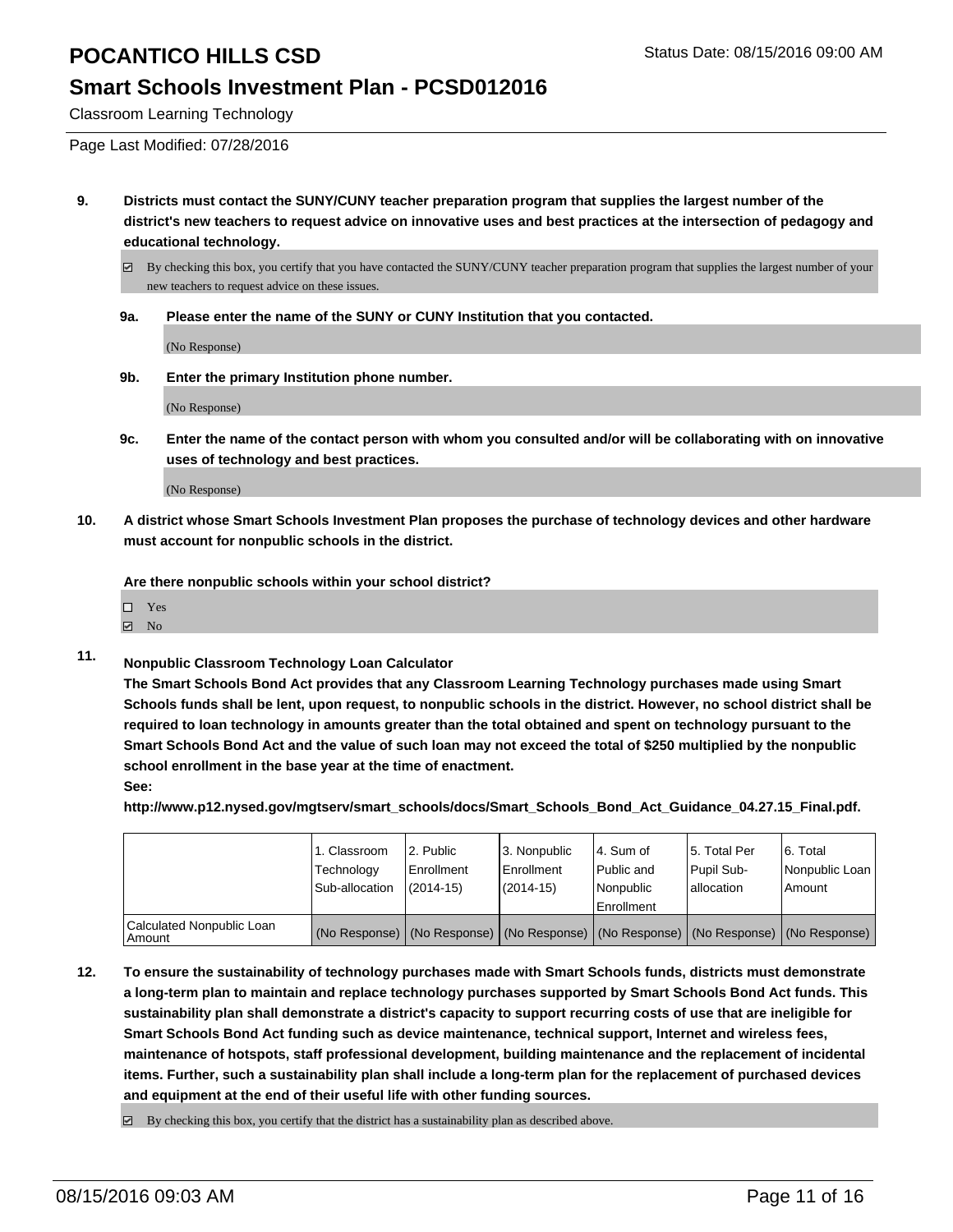## **Smart Schools Investment Plan - PCSD012016**

Classroom Learning Technology

Page Last Modified: 07/28/2016

**13. Districts must ensure that devices purchased with Smart Schools Bond funds will be distributed, prepared for use, maintained and supported appropriately. Districts must maintain detailed device inventories in accordance with generally accepted accounting principles.**

By checking this box, you certify that the district has a distribution and inventory management plan and system in place.

**14. If you are submitting an allocation for Classroom Learning Technology complete this table. Note that the calculated Total at the bottom of the table must equal the Total allocation for this category that you entered in the SSIP Overview overall budget.**

|                          | Sub-Allocation |
|--------------------------|----------------|
| Interactive Whiteboards  | 21,144         |
| Computer Servers         | $\mathbf 0$    |
| <b>Desktop Computers</b> | 80,000         |
| Laptop Computers         | $\mathbf 0$    |
| <b>Tablet Computers</b>  | $\mathbf 0$    |
| <b>Other Costs</b>       | 0              |
| Totals:                  | 101,144.00     |

| Select the allowable expenditure | Item to be Purchased                        | Quantity       | Cost per Item | <b>Total Cost</b> |
|----------------------------------|---------------------------------------------|----------------|---------------|-------------------|
| type.                            |                                             |                |               |                   |
| Repeat to add another item under |                                             |                |               |                   |
| each type.                       |                                             |                |               |                   |
| Interactive Whiteboards          | Smart Board 6065i interactive flat<br>panel | $\overline{4}$ | 5,286         | 21,144            |
| <b>Desktop Computers</b>         | Dell 9020 workstations                      | 100            | 800           | 80,000            |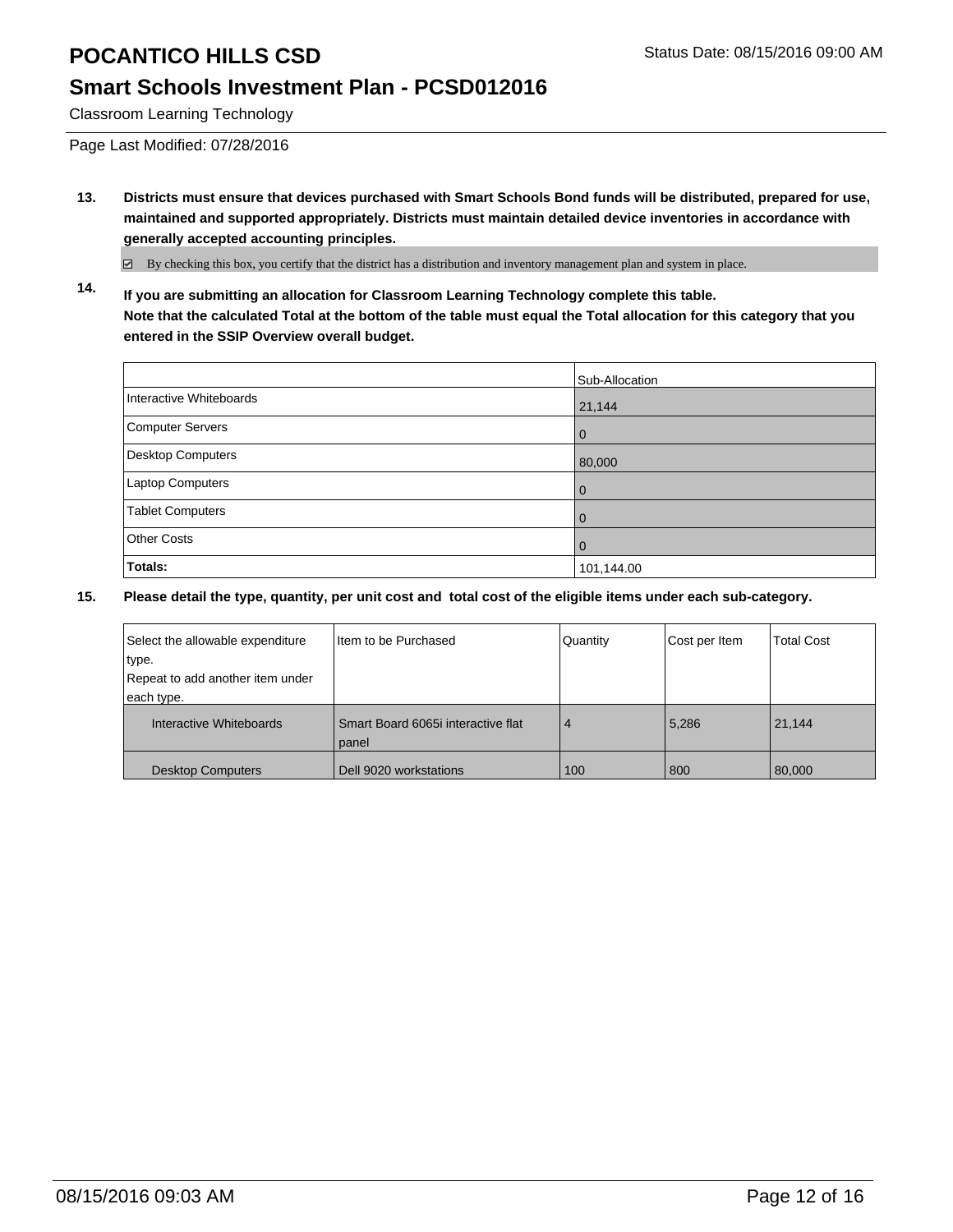#### **Smart Schools Investment Plan - PCSD012016**

Pre-Kindergarten Classrooms

Page Last Modified: 07/28/2016

**1. Provide information regarding how and where the district is currently serving pre-kindergarten students and justify the need for additional space with enrollment projections over 3 years.**

(No Response)

- **2. Describe the district's plan to construct, enhance or modernize education facilities to accommodate prekindergarten programs. Such plans must include:**
	- **Specific descriptions of what the district intends to do to each space;**
	- **An affirmation that pre-kindergarten classrooms will contain a minimum of 900 square feet per classroom;**
	- **The number of classrooms involved;**
	- **The approximate construction costs per classroom; and**
	- **Confirmation that the space is district-owned or has a long-term lease that exceeds the probable useful life of the improvements.**

(No Response)

**3. Smart Schools Bond Act funds may only be used for capital construction costs. Describe the type and amount of additional funds that will be required to support ineligible ongoing costs (e.g. instruction, supplies) associated with any additional pre-kindergarten classrooms that the district plans to add.**

(No Response)

**4. All plans and specifications for the erection, repair, enlargement or remodeling of school buildings in any public school district in the State must be reviewed and approved by the Commissioner. Districts that plan capital projects using their Smart Schools Bond Act funds will undergo a Preliminary Review Process by the Office of Facilities Planning.**

| Project Number |  |
|----------------|--|
| (No Response)  |  |

**5. If you have made an allocation for Pre-Kindergarten Classrooms, complete this table.**

**Note that the calculated Total at the bottom of the table must equal the Total allocation for this category that you entered in the SSIP Overview overall budget.**

|                                          | Sub-Allocation |
|------------------------------------------|----------------|
| Construct Pre-K Classrooms               | (No Response)  |
| Enhance/Modernize Educational Facilities | (No Response)  |
| <b>Other Costs</b>                       | (No Response)  |
| Totals:                                  |                |

| Select the allowable expenditure | litem to be purchased | Quantity      | Cost per Item | <b>Total Cost</b> |
|----------------------------------|-----------------------|---------------|---------------|-------------------|
| type.                            |                       |               |               |                   |
| Repeat to add another item under |                       |               |               |                   |
| each type.                       |                       |               |               |                   |
| (No Response)                    | (No Response)         | (No Response) | (No Response) | (No Response)     |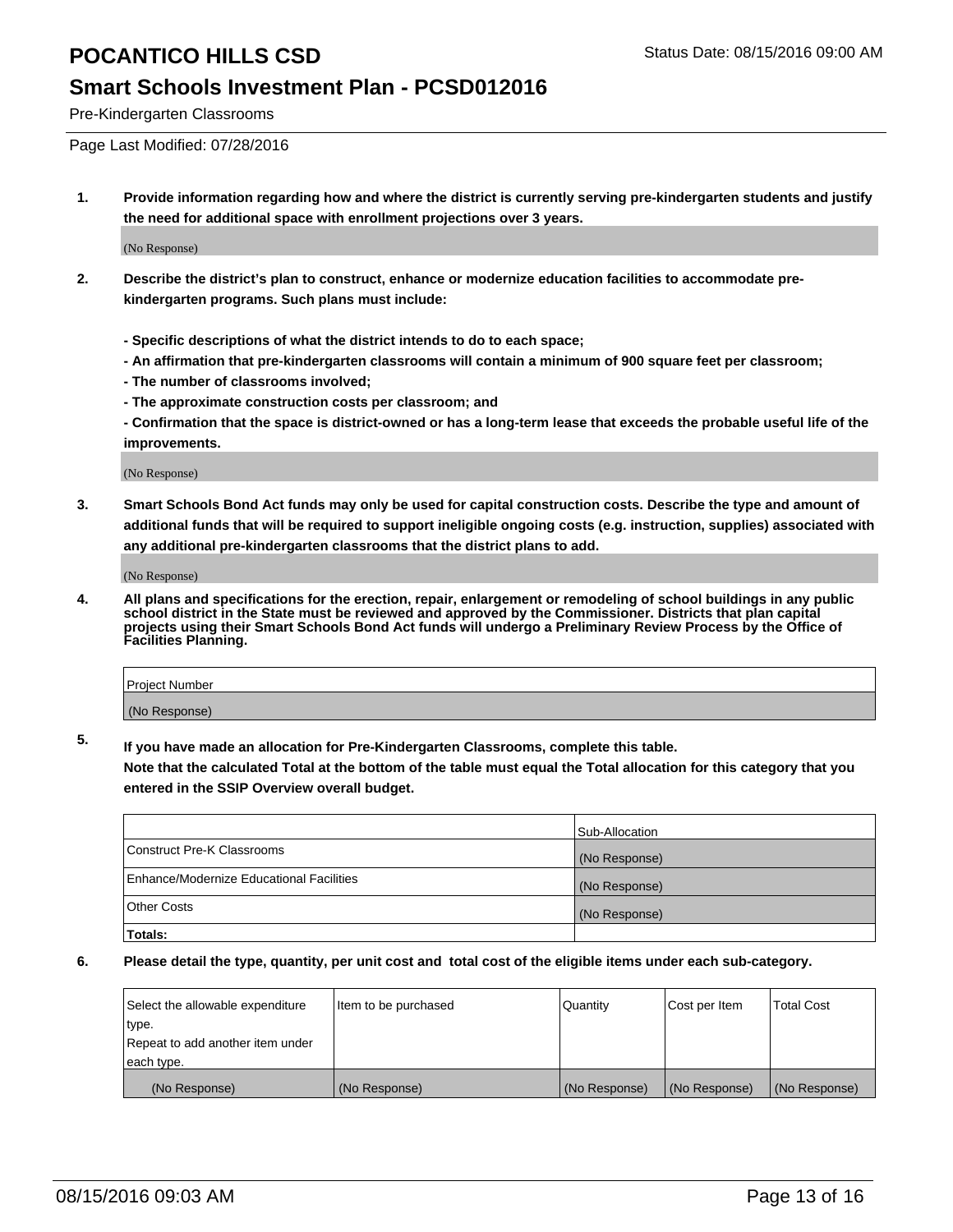#### **Smart Schools Investment Plan - PCSD012016**

Replace Transportable Classrooms

Page Last Modified: 07/28/2016

**1. Describe the district's plan to construct, enhance or modernize education facilities to provide high-quality instructional space by replacing transportable classrooms.**

(No Response)

**2. All plans and specifications for the erection, repair, enlargement or remodeling of school buildings in any public school district in the State must be reviewed and approved by the Commissioner. Districts that plan capital projects using their Smart Schools Bond Act funds will undergo a Preliminary Review Process by the Office of Facilities Planning.**

| <b>Project Number</b> |  |
|-----------------------|--|
| (No Response)         |  |

**3. For large projects that seek to blend Smart Schools Bond Act dollars with other funds, please note that Smart Schools Bond Act funds can be allocated on a pro rata basis depending on the number of new classrooms built that directly replace transportable classroom units.**

**If a district seeks to blend Smart Schools Bond Act dollars with other funds describe below what other funds are being used and what portion of the money will be Smart Schools Bond Act funds.**

(No Response)

**4. If you have made an allocation for Replace Transportable Classrooms, complete this table. Note that the calculated Total at the bottom of the table must equal the Total allocation for this category that you entered in the SSIP Overview overall budget.**

|                                                | Sub-Allocation |
|------------------------------------------------|----------------|
| Construct New Instructional Space              | (No Response)  |
| Enhance/Modernize Existing Instructional Space | (No Response)  |
| Other Costs                                    | (No Response)  |
| Totals:                                        |                |

| Select the allowable expenditure | litem to be purchased | Quantity      | Cost per Item | <b>Total Cost</b> |
|----------------------------------|-----------------------|---------------|---------------|-------------------|
| type.                            |                       |               |               |                   |
| Repeat to add another item under |                       |               |               |                   |
| each type.                       |                       |               |               |                   |
| (No Response)                    | (No Response)         | (No Response) | (No Response) | (No Response)     |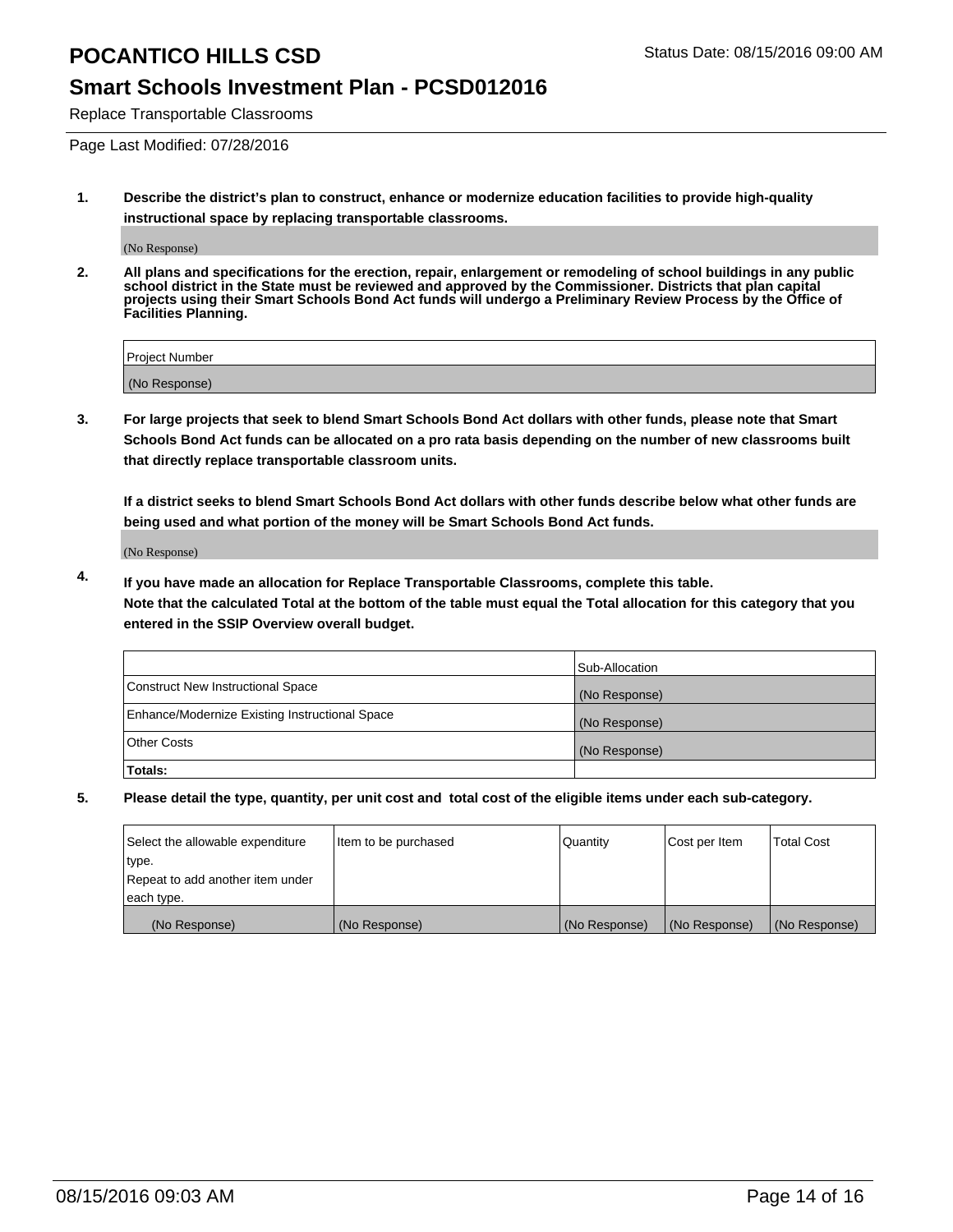#### **Smart Schools Investment Plan - PCSD012016**

High-Tech Security Features

Page Last Modified: 07/28/2016

**1. Describe how you intend to use Smart Schools Bond Act funds to install high-tech security features in school buildings and on school campuses.**

(No Response)

**2. All plans and specifications for the erection, repair, enlargement or remodeling of school buildings in any public school district in the State must be reviewed and approved by the Commissioner. Districts that plan capital projects using their Smart Schools Bond Act funds will undergo a Preliminary Review Process by the Office of Facilities Planning.** 

| Project Number |  |
|----------------|--|
| (No Response)  |  |

**3. Was your project deemed eligible for streamlined Review?**

| L | Yes |  |
|---|-----|--|
| ш | No  |  |

**4. Include the name and license number of the architect or engineer of record.**

| Name          | License Number |
|---------------|----------------|
| (No Response) | (No Response)  |

**5. If you have made an allocation for High-Tech Security Features, complete this table.**

**Note that the calculated Total at the bottom of the table must equal the Total allocation for this category that you entered in the SSIP Overview overall budget.**

|                                                      | Sub-Allocation |
|------------------------------------------------------|----------------|
| Capital-Intensive Security Project (Standard Review) | (No Response)  |
| <b>Electronic Security System</b>                    | (No Response)  |
| <b>Entry Control System</b>                          | (No Response)  |
| Approved Door Hardening Project                      | (No Response)  |
| <b>Other Costs</b>                                   | (No Response)  |
| Totals:                                              |                |

| Select the allowable expenditure | litem to be purchased | Quantity      | Cost per Item | <b>Total Cost</b> |
|----------------------------------|-----------------------|---------------|---------------|-------------------|
| type.                            |                       |               |               |                   |
| Repeat to add another item under |                       |               |               |                   |
| each type.                       |                       |               |               |                   |
| (No Response)                    | (No Response)         | (No Response) | (No Response) | (No Response)     |